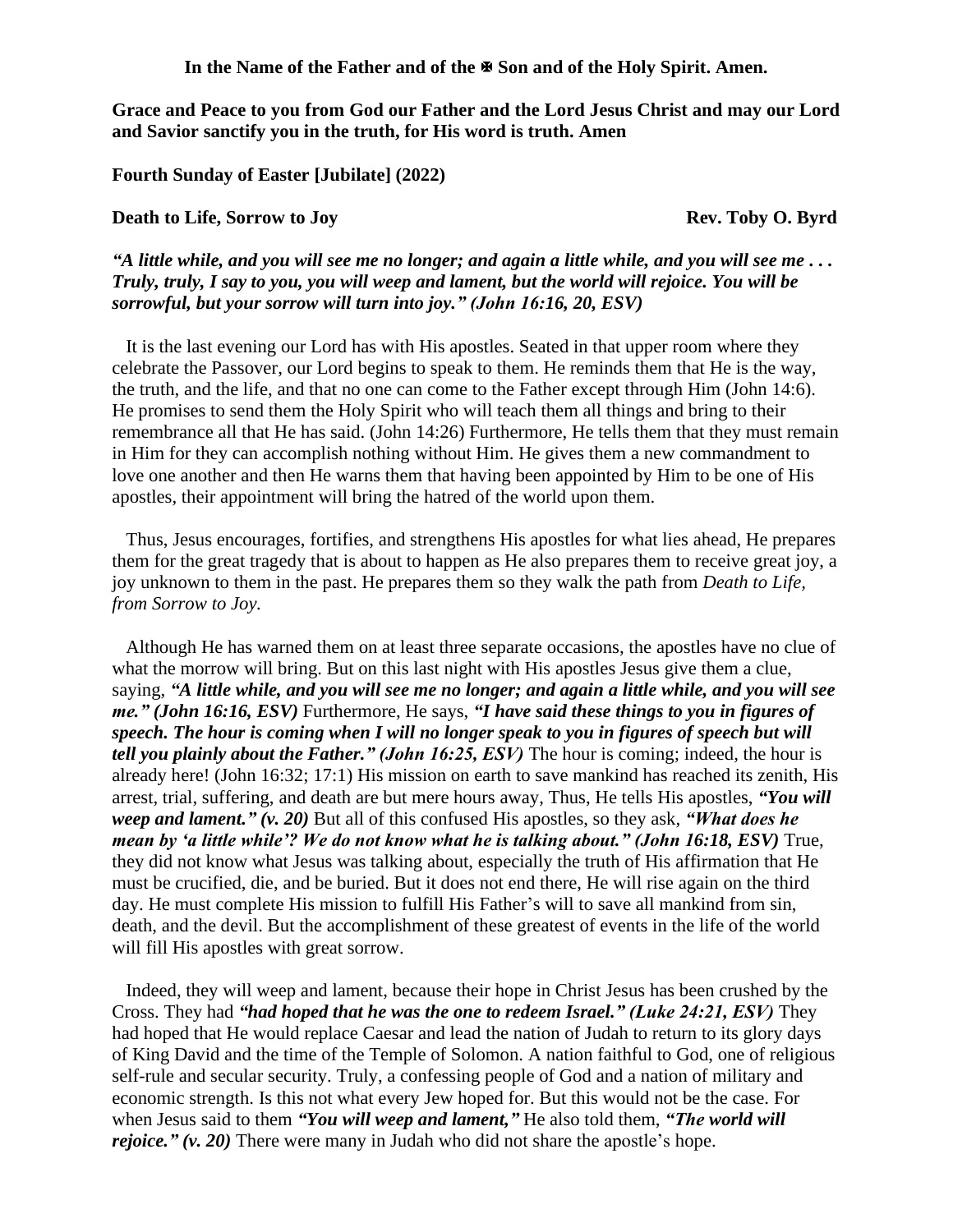While the apostles are weeping in bitter grief, the world is laughing, it is dancing, it is filled with a spirit of joy. He who pretended to be the Messiah is dead. He must have been a fake for the true Messiah who is to come could not have come to such an end. Once again, our Jewish faith, our dedication to the Torah has prevailed and verified that we are the saved people of God. But this joy of theirs would not last. Instead, it would be replaced with fear and uncertainty as they learn that the One whom they crucified on the Passover, has risen from the dead, He has come alive, and is among them once again. How can this be? And in fear they ask, did we kill the Son of God?

That which brought fear and doubt to the Jews, brought great joy to the apostles. He is Risen! they shout. *"The little while"* has passed. The three days in the tomb has come to an end and our Lord Jesus Christ has risen from the dead. Weeping and lament had filled their hearts as the Lord was taken from them to be beaten, crucified, die, and buried. Their world had come crashing in, bringing utter sadness. Joy was gone from their lives, leaving a great empty hole of despair. Where once there had been happiness and comfort with their Lord, there is loneliness and sorrow. But Jesus told them, it will not last. Sooner than you can imagine, your sadness, your hopelessness they will be replaced with great joy. You will receive joy so great there are no words to explain it. Wait, for this will all happen in a little while. Wait, for it will happen in three days. In three days, *Death will change to Life and Sorrow will change to Joy.*

Their immediate sadness was the result of not understanding or believing the words of Christ. However, that sadness was quickly replaced with the joy of the Lord's resurrection, but now their calling was to live as apostles of Christ, proclaiming the Gospel message of the forgiveness of sins in the name of Jesus. There calling brought about hardship, danger, and tribulation (John 16:32-33). Satan desired to mute their message and there were no means he would not use to accomplish his goal. One of his favorite and best methods was to use the world, to lead them to refuse to believe the Gospel and seek to kill those who proclaimed it. This unique Gospel message of God, that He will forgive the sins of those who believe in His Son, Jesus Christ, was not a message Satan or the world wanted to hear. No, this cannot be. No, Christ is not, could not have been the Son of God. So the world charged the apostles with blasphemy and troublemaking. They said their desire was to change world, and they do not wish to be changed. Is this not what a Christian, experiences today? Sure it is. In fact, the sadness experienced by the apostles must be examined in the light of being a Christian.

Satan and the world are two of the three great enemies of the children of God. These two are relentless in their quest to silence the message of the Gospel and those who believe in the forgiveness of sins promised therein. As an example, you desire to be a good father or mother, a good provider or homemaker, one who loves God above all things and desires to do what is right. But the world and Satan will not have it. At every opportunity these enemies of Christ inject trouble: financial strain, marital discord, unruly children, the death of a loved one, and so many other sorrows and temptations. They have one goal, to pull you away from Christ, to make you hate God. Thus, there is no tragedy which Satan and the world will not use to pull you away from God and His Holy Son. Through sorrow and remorse, weeping and lament, they seek to rob you of your faith and bring you to them.

These attacks from Satan and the world are an attack on your faith, making these matters of upmost importance to the Christian, especially when you are called on to confess Christ and help preserve Christianity. Here is where real suffering and the difficult battle against Satan and the world are encountered. The world laughs at you, derides you, dishonors your faith. They shout, "Your Savior couldn't save Himself, how is He going to save you?" You are regarded as an enemy of the world requiring extermination. Thus, Satan and the world hate you; their desire is to make you sorrowful. The Holy Spirit tells us to expect tribulation in this life, saying through